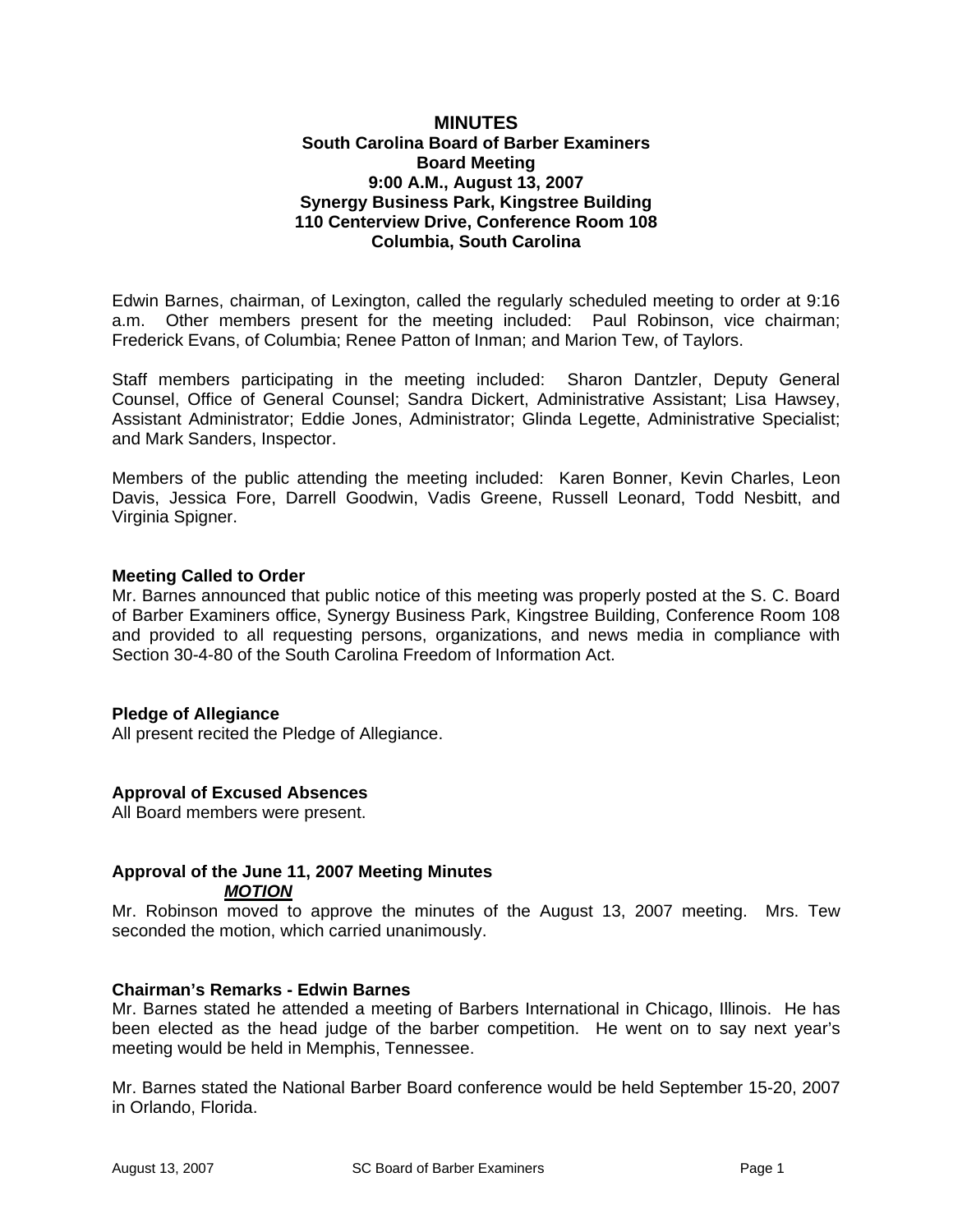## **Administrator's Remarks, For Information – Eddie Jones**

*Advisory Opinions, If Needed, Office of General Counsel Legislative Update, If Needed, Legislative Liaison Office*  There were no advisory opinions or legislative update given.

Mr. Jones stated he addressed the barber shop inspections with the appropriate personnel as requested by the Board.

Mr. Jones stated he has not received information on who has been approved to attend the national conference; however, the agency's policy is to allow two Board members and one staff member to attend a national conference.

*Inspection Report* Mr. Mark Sanders briefed the Board on the inspection report.

 *Approval of DRC Report – June 11, 2007*  Mr. Sanders briefed the Board on the June 11, 2007 DRC report.

## *MOTION*

Mr. Robinson made a motion, seconded by Mrs. Patton and unanimously carried, that the Board approve the DRC report of June 11, 2007.

## **Unfinished Business**

- 1. Approval of Fifth Student Permit
	- a. *Leon L. Davis*

Leon Davis appeared before the Board during the June 11, 2007 seeking approval for an additional student permit. Staff's records reflected Mr. Davis was seeking approval of a fifth student permit; however, at that time Mr. Davis testified that he was applying for a second student permit. The Board determined further research on this matter was needed and informed Mr. Davis he must appear at the August 13, 2007 meeting.

Mr. Jones stated the Board had requested Mr. Darrell Goodwin submit documentation in regard to this matter; however, Mr. Goodwin had requested that he be allowed to speak to the Board regarding this matter. He further stated Mr. Goodwin is present and willing to testify in this matter. He noted Mr. Goodwin is refuting one of the four permits as Mr. Davis never trained under that permit.

Leon Davis appeared before the Board at this time and offered the following testimony.

Mr. Davis's first permit was with Kat's Barber Shop for six months. He was not allowed to train during that time, although he was in the barbershop for five to seven hours a day, six days a week. Under his second permit he was at Kenny G's; however, he does not know of the number of hours he accumulated as he did not keep the documentation.

Darryl Goodwin appeared before the Board at this time. He did not did not complete documentation nor did he sign for a permit to train Mr. Davis.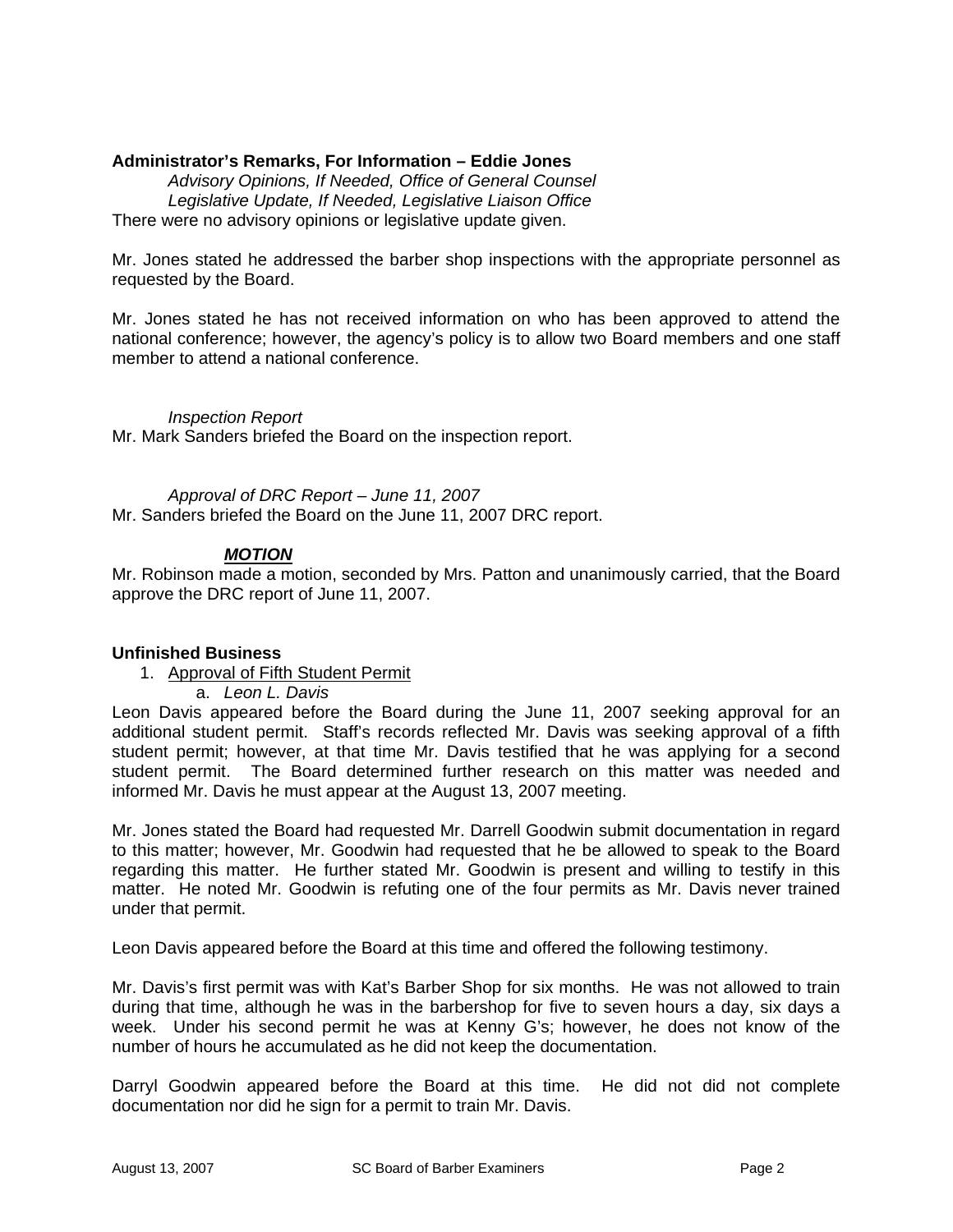The Board determined it would discuss this matter in executive session.

## **New Business**

## 1. Approval of Third Student Permit

*a. Kevin Charles* 

On July 19, 2007 the Board received a request from Kevin Charles seeking the Board's approval of a third student permit.

Kevin Charles appeared before the Board at this time and offered the following testimony.

Mr. Charles worked at Diane's Total Eclipse for one and one-half months; however, no hours were turned in. During his second permit he worked for two months at Mac's Family Salon in Sumter; however, no hours were turned in at that shop as well. The third permit would be with New Process and Design in Sumter. His instructor would be Derek Ford.

## *MOTION*

Mr. Robinson moved the Board allow Mr. Charles to receive his third permit to work under Mr. Derek Ford. Mrs. Tew seconded the motion, which carried unanimously.

## 2. Approval of Application for Examination and Licensure

*a. Karen Bonner* 

On July 13, 2007 the Board received a registered barber application for examination and licensure from PCS on behalf of Karen Bonner. Ms. Bonner's application and SLED criminal history report reflects arrests and convictions of simple assault, driving under suspension, possession and distribution of crack cocaine, distribution of crack cocaine within the close proximity of a school, and possession of a controlled substance. Since the application could not be processed in a routine manner, Ms. Bonner was notified by letter dated July 18, 2007 that she must appear before the Board during this meeting to answer any questions the Board members may have.

Karen Bonner appeared before the Board at this time and offered the following testimony.

Ms. Bonner was arrested and convicted for simple assault, distribution of crack cocaine within one-half mile of a school, and trespassing. She was released from prison on December 31, 2005. She is on probation until 2009 and has worked through all restrictions of the probation. Her supervision fees are paid to date. She would be training as an OJT student.

## *MOTION*

Mr. Robinson made a motion, seconded by Mrs. Tew and unanimously carried, that the Board allow Ms. Bonner to take the examination and upon successful completion, be issued a license, that the license be placed in a probationary status to run concurrent with her probation, and that she provide an annual SLED report at her own expense.

# *b. Vadis V. Greene*

Vadis Greene has submitted an application for examination and licensure as a registered barber. The application, dated July 25, 2007, and criminal history report reflects arrests and convictions involving disorderly conduct, assault and battery, assault and battery of a high and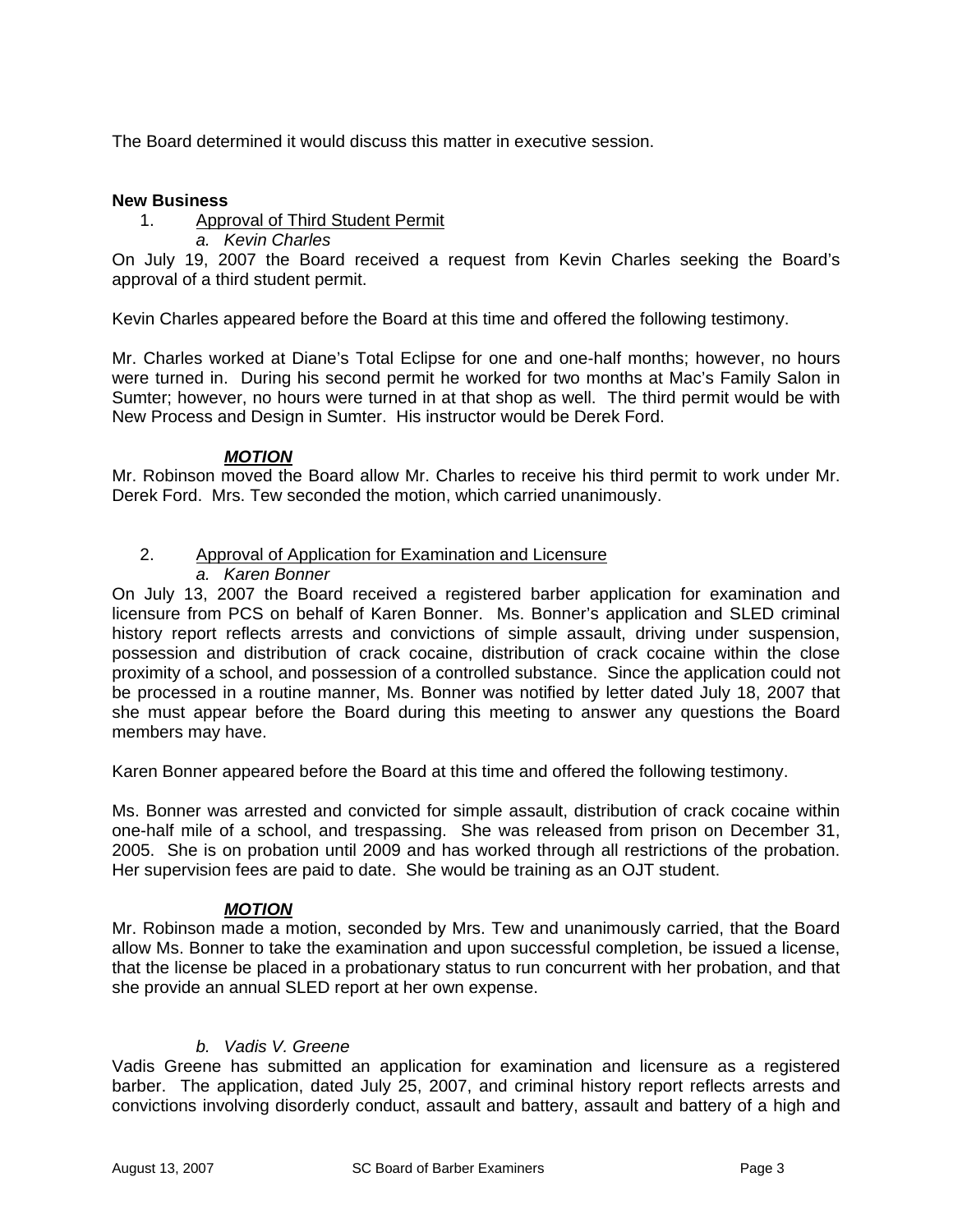aggravated nature, voluntary manslaughter, lynching, driving under suspension, and criminal conspiracy. Since the application could not be processed in a routine manner Mr. Greene was notified by letter dated July 25, 2007 that he must appear before the Board during this meeting to answer any questions the Board members may have.

Vadis Greene appeared before the Board at this time and offered the following testimony.

Vadis Greene was arrested and convicted for assault and battery of a high and aggravated nature, disorderly conduct, voluntary manslaughter, lynching, and criminal conspiracy. He was in prison for approximately one decade and was released from prison in September 2005. He is not serving time on probation or parole. He has been an OJT student since he was released from prison. If granted licensure he would be working at Makins New Creations.

# *MOTION*

Mr. Robinson moved the Board defer this matter to executive session. Mrs. Tew seconded the motion, which carried unanimously.

## *c. Russell Leonard*

On July 12, 2007 the Board received a registered barber renewal application from Russell Leonard. Mr. Leonard answered 'yes' to the question asking, "Since the date of your last renewal application, have you been charged, arrested, indicted, or convicted, pled guilty of, or pled nolo contendere for violation of any federal, state, or local law (other than minor traffic violation)?" Mr. Leonard's criminal history report reflects he was arrested for several traffic violations, criminal domestic violence, misdemeanor possession of marijuana, and possession of controlled substances. Since Mr. Leonard's renewal application could not be processed as a routine renewal he was notified by letter dated July 13, 2007 that he must appear before the Board during this meeting to answer any questions the Board members may have.

Russell Leonard appeared before the Board at this time and offered the following testimony.

Russell Leonard has been arrested and convicted on several vehicle violations. In March 2007 he was ordered to serve probation for two years. He attended barber college in 1999 through 2000 and has been licensed as a barber. He would be working at Kitt's Barber Shop in Darlington.

## *MOTION*

Mr. Robinson moved the Board allow Mr. Leonard to renew his license, that his license be placed in a probationary period to run concurrent with his probation through 2009, and that he provide, at his own expense, an annual SLED Report. Dr. Evans seconded the motion, which carried unanimously.

# *d. Dudley Mack*

On July 12, 2007 the Board received a master hair care renewal application from Dudley Mack. Mr. Mack answered 'yes' to the question asking, "Since the date of your last renewal application, have you been charged, arrested, indicted, or convicted, pled guilty of, or pled nolo contendere for violation of any federal, state, or local law (other than minor traffic violation)?" Mr. Leonard's criminal history report reflects he was arrested and convicted of assault and battery with intent to kill. Since Mr. Mack's renewal application could not be processed as a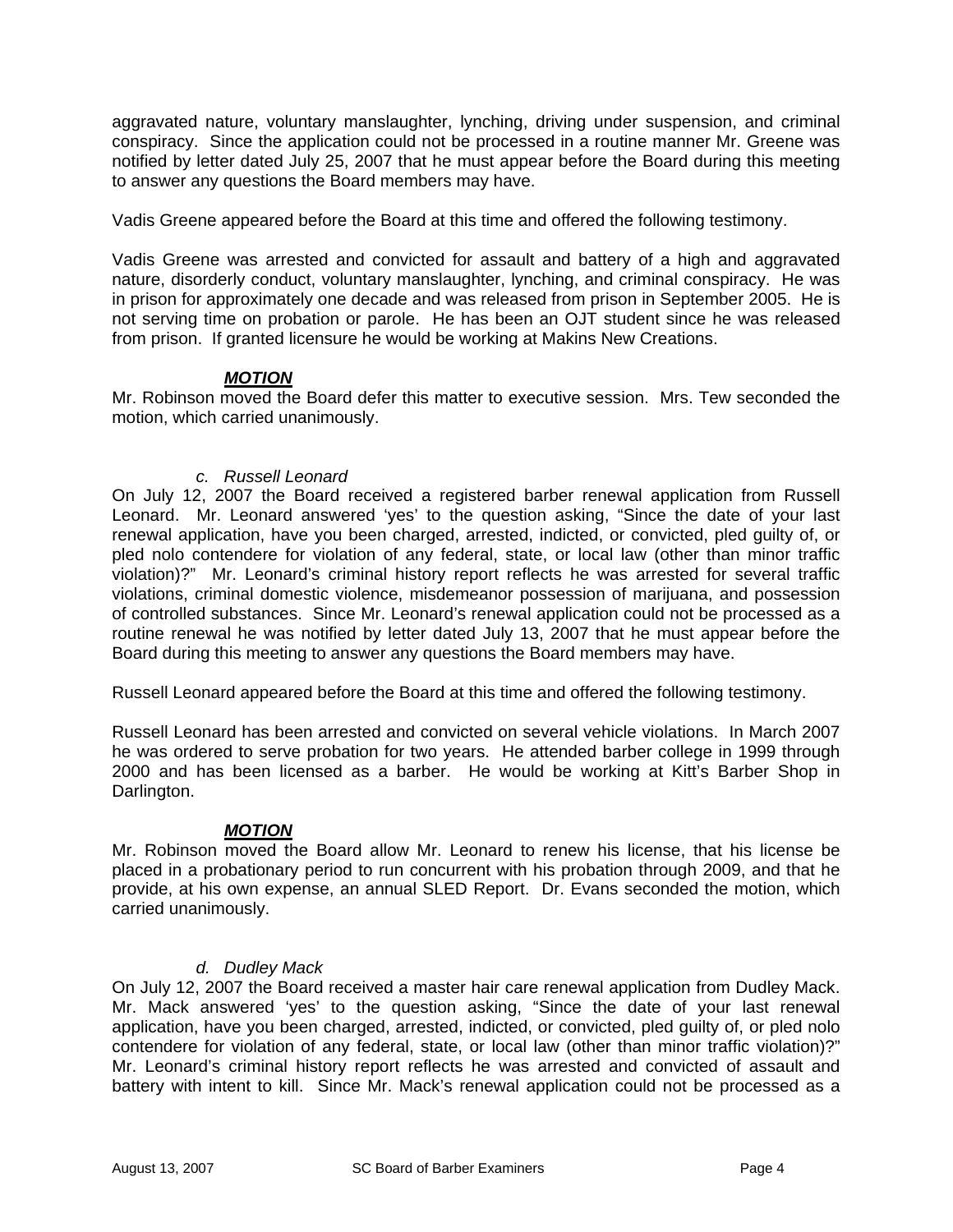routine renewal he was notified by letter dated July 13, 2007 that he must appear before the Board during this meeting to answer any questions the Board members may have.

Mr. Mack did not appear at this meeting and the Board took no action on his application.

### *e. Todd Nesbitt*

On August 6, 2007 the Board received a registered barber examination and licensure application from PCS on behalf of Todd Nesbitt. Mr. Nesbitt's application and criminal history report reflects he was arrested and convicted of armed robbery. Since Mr. Nesbitt's application could not be handled in a routine manner he was notified by letter dated August 7, 2007 that he must appear before the Board during this meeting to answer any questions the Board members may have.

Todd Nesbitt appeared before the Board at this time and offered the following testimony.

Mr. Nesbitt completed OJT in 1998 and has been living and working in New York under a permit. He recently returned to South Carolina. He was arrested for armed robbery and conspiracy to commit armed robbery in 1996 and 1997 and served seven months in prison. He is not currently serving time on probation or parole.

### *MOTION*

Mr. Robinson made a motion, seconded by Mrs. Tew and unanimously carried, the Board allow Mr. Gerald Nesbitt to take the exam, upon successful completion that he be granted a license, that the license be placed on probation for one year and that he provide the Board with a SLED report at his own expense.

## *f. Rion Spangler*

On July 2, 2007 the Board received a barber shop renewal application from Rion Spangler. Mr. Spangler answered 'yes' to the question asking, "Since the date of your last renewal application, have you been charged, arrested, indicted, or convicted, pled guilty of, or pled nolo contendere for violation of any federal, state, or local law (other than minor traffic violation)?" Mr. Spangler's criminal history report reflects he was arrested and convicted of disorderly conduct, assault and battery, providing false information, resisting arrest, and criminal domestic violence. Since Mr. Spangler's renewal application could not be processed in a routine manner, he was notified by letter dated July 12, 2007 that he must appear before the Board during this meeting to answer any questions the Board members may have.

Mr. Spangler did not appear at this meeting and the Board did not take any action on the renewal application.

# 3. Approval of Renewal Application

## *a. Jessica Fore*

On July 2, 2007 the Board received a master hair care renewal application from Jessica Fore. Ms. Fore answered 'yes' to the question asking, "Since the date of your last renewal application, have you been charged, arrested, indicted, or convicted, pled guilty of, or pled nolo contendere for violation of any federal, state, or local law (other than minor traffic violation)?" Ms. Fore's criminal history report from the State of North Carolina reflects she was arrested and convicted of one count of selling marijuana in September 2005 and was charged with misdemeanor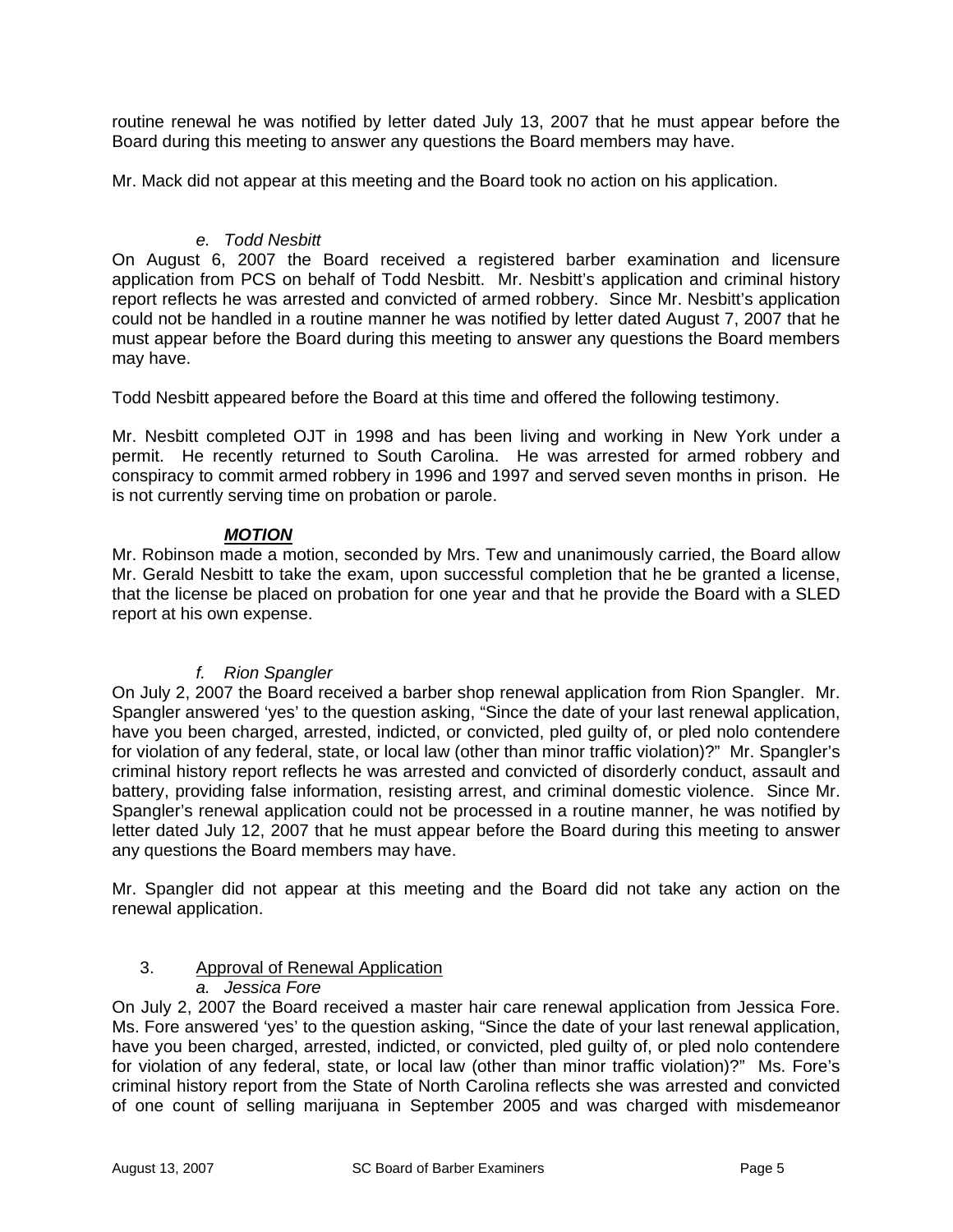larceny in 1998. Since Ms. Fore's renewal application could not be processed in a routine manner, she was notified by letter dated July 23, 2007 that she must appear before the Board during this meeting to answer any questions the Board members may have.

Jessica Fore appeared before the Board at this time offered the following testimony.

Jessica Fore is co-owner of the Cutting Edge Beauty and Barber in Clover, South Carolina. She was charged and convicted of selling marijuana in North Carolina and charged with misdemeanor larceny. She has been sober since July 2005. Her probation stipulates that any further violations would cause North Carolina to strip her of all licenses (including her driver's license). Neither of the violations occurred in or near a barber shop.

## *MOTION*

Mr. Robinson moved the Board allow Ms. Fore to renew her license, that her license be placed in probationary status until the end of 2008, and that she provide a SLED Report on an annual basis at her own expense. Mrs. Tew seconded the motion, which carried unanimously.

# 4. Approval of Hair Braiding Course

*a. Angela Nash* 

During the June 11, 2007 Board meeting Angela Nash submitted documentation to teach the six hour braiding course for the Board's review and approval. At that time the Board could not approve Ms. Nash to teach the braiding course as her documentation did not include discussion on some of the required material. She was informed she must revise the course outline and that she must resubmit the documentation to the Board for its approval.

Angela Nash did not appear before the Board at this meeting; however, the Board did review the revised course outline.

# *MOTION*

Mr. Robinson made a motion, seconded by Dr. Evans and unanimously carried, the Board allow Angela Nash to teach the six hour braining course.

## **Discussion Items**

## *1. Clarification on Offenses to be Brought Before the Board*

Mrs. Dantzler stated the Board has options in handling applications that come before the Board. She further stated some Boards allow staff to handle applicants who have been clean five or ten years and some Boards allow staff to handle applications with misdemeanors with no charges or convictions for the previous two years. She went on to say there are options for the Board to consider; however, the board must exercise discretion. She noted the Board does not have to vote on this matter during this meeting and asked that the members discuss this matter among themselves prior to making a decision.

Dr. Evans expressed his concerns about not bringing the applications before the Board. He asked that he be left in the loop in reviewing these applications.

## *2. Barber Kiosks*

Mr. Robert Mims of Grand Forks, North Dakota contacted Ms. Lisa Hawsey via e-mail and asked that she place the Barber Zone barber kiosks on the agenda for this meeting. Ms.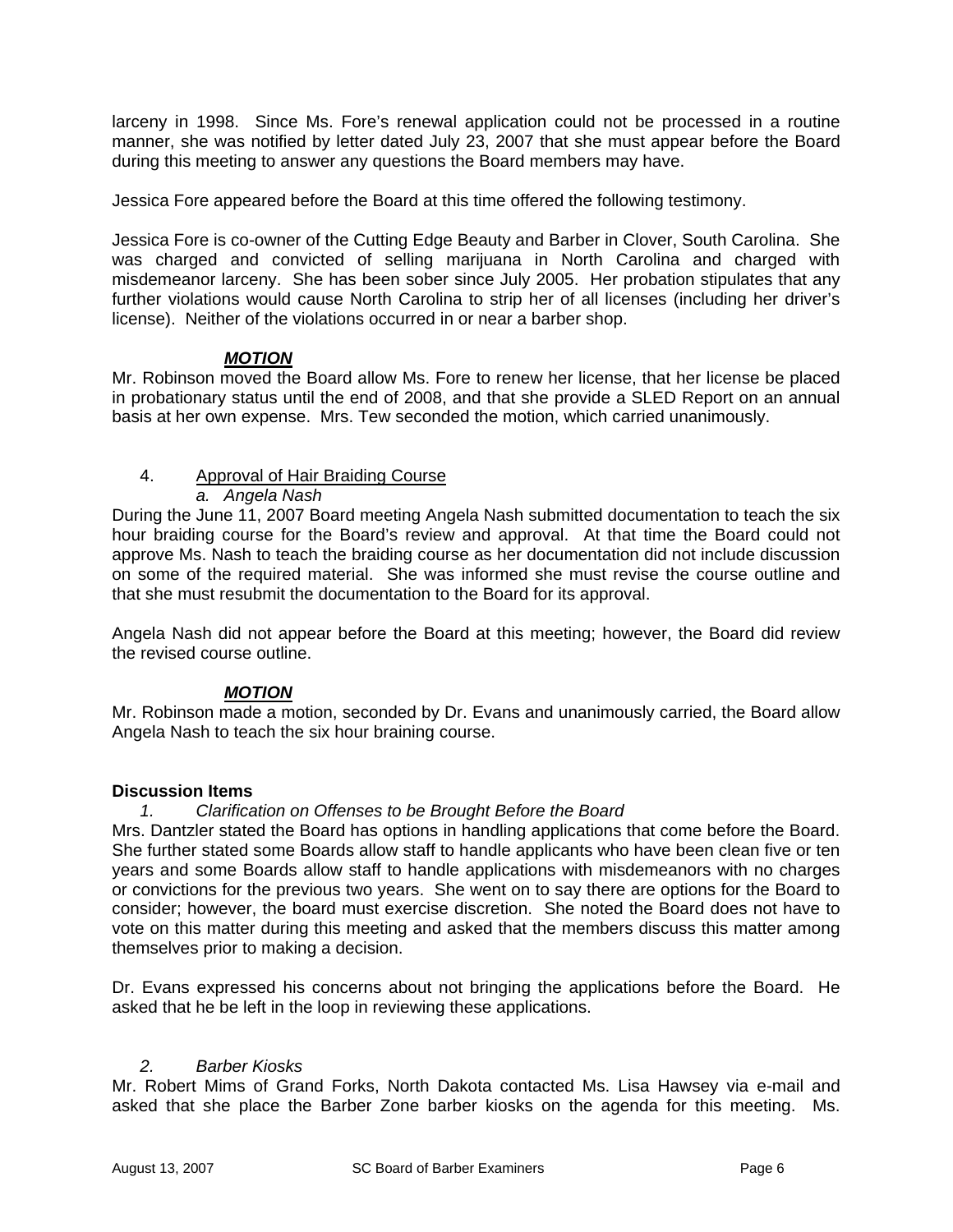Hawsey downloaded the information from the Barber Zone web site and presented the information to the Board members for their review.

Mrs. Dantzler stated the kiosk must meet the criteria according to regulation 17-20 and noted the Board does not and will not endorse products. She further stated Mr. Jones could draft a letter informing Mr. Mims of the Board's laws and criteria relating to barber shops.

*3. Unlicensed Practice – USC*  The Board briefly discussed this matter.

## **Public Comments**

There were no public comments made during this meeting.

## **Executive Session**

### *MOTION*

Mr. Robinson moved the Board enter executive session to seek legal advice. Dr. Evans seconded the motion, which carried unanimously.

## **Return to Public Session**

## *MOTION*

Dr. Evans moved the Board return to public session. Mr. Robinson seconded the motion, which carried unanimously.

Mr. Barnes noted for the record that no motions were offered or made during executive session.

## *Leon Davis*

### *MOTION*

Mr. Robinson made a motion, seconded by Mrs. Patton and unanimously carried, the Board allow Mr. Davis the opportunity to receive a third student permit.

### *Vadis V. Greene*

Dr. Evans stated Mr. Greene signed an affidavit stating he earned 1,490 hours at Makins New Creations. He asked Mr. Greene if Makins is a barber shop or a barber school. Mr. Greene stated it is a barber shop. Mr. Greene stated he has records reflecting he has earned 1,920 hours of OJT instruction. Dr. Evans stated the instructor at Makins New Creations already has two students and would not be able to take him as a student at this time.

Mr. Robinson stated he believes Mr. Greene and the instructor should appear before the Board or that the instructor and Mr. Greene submit documentation of the hours.

## *MOTION*

Mrs. Patton made a motion, seconded by Mrs. Tew, the Board investigate Makins New Creations, the instructor and the activities following the guidelines. The motion carried with a majority vote. Mr. Robinson voted nay.